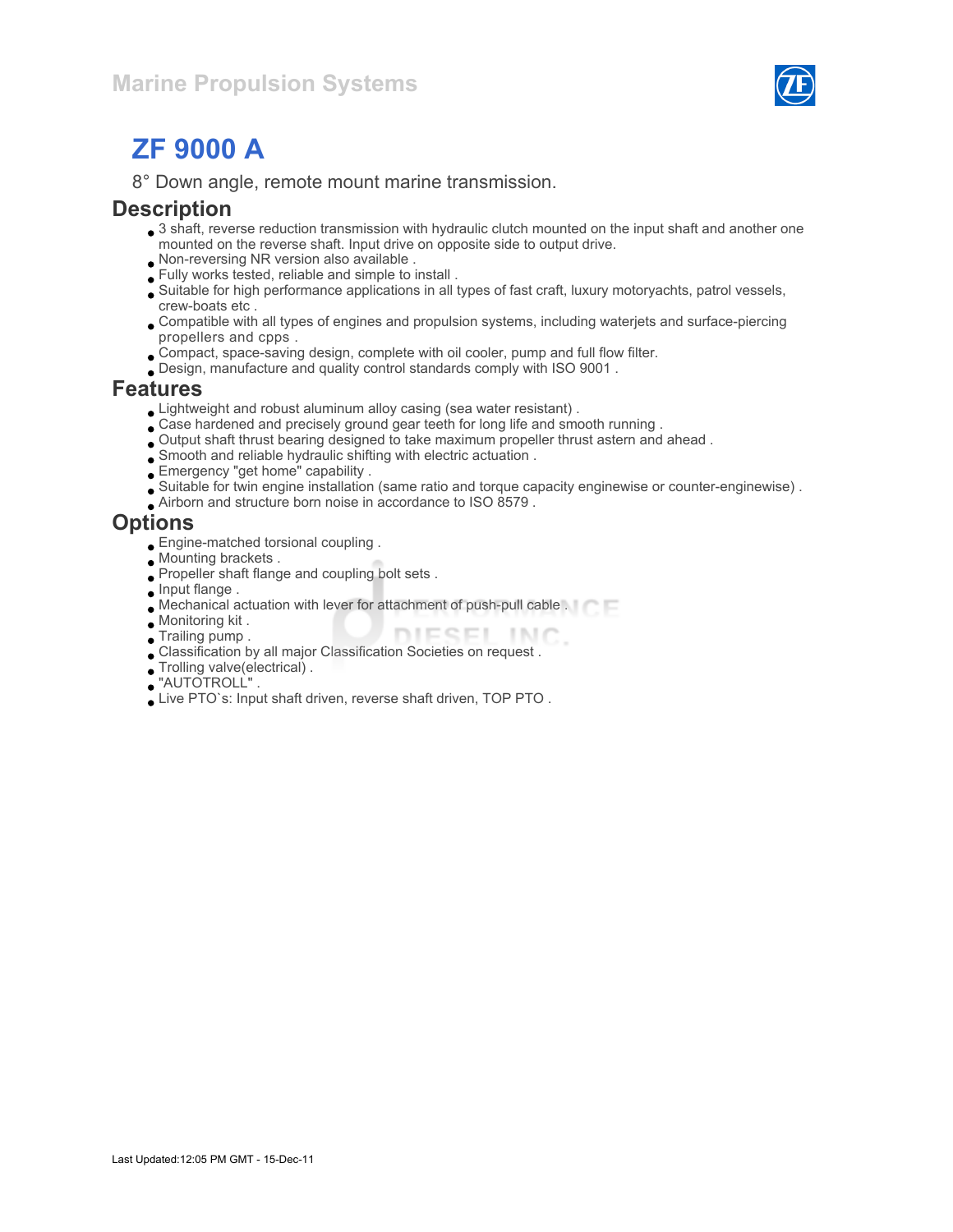

## Light Duty

| <b>RATIOS</b>                                                      | MAX. TORQUE POWER/RPM |      |                                                         |    | <b>INPUT POWER CAPACITY</b> |          |    |          |           |    | MAX.       |
|--------------------------------------------------------------------|-----------------------|------|---------------------------------------------------------|----|-----------------------------|----------|----|----------|-----------|----|------------|
|                                                                    | Nm                    | ftlb | kW                                                      | hp | kW                          | hp       | kW | hp       | <b>kW</b> | hp | <b>RPM</b> |
|                                                                    |                       |      |                                                         |    |                             | 1800 rpm |    | 2000 rpm | 2100 rpm  |    |            |
| $\boxed{ }$   1.750*, 1.967, 2.259*, 2.462,<br>$ 2.750^* $ . 2.958 | 14325                 |      | 10566 1.5000 2.0115 2700 3621 3000 4023 3150 4224 2300  |    |                             |          |    |          |           |    |            |
| $\blacksquare$ 3.208*                                              | 13507                 | 9962 | 1.4143 1.8967 2546 3414 2829 3793 2970 3983 2300        |    |                             |          |    |          |           |    |            |
| $\Box$ 3.462*                                                      | 12915                 | 9526 | 1.3524 1.8135 2434  3264  2705  3627  2840  3808   2300 |    |                             |          |    |          |           |    |            |

\* Special Order Ratio.

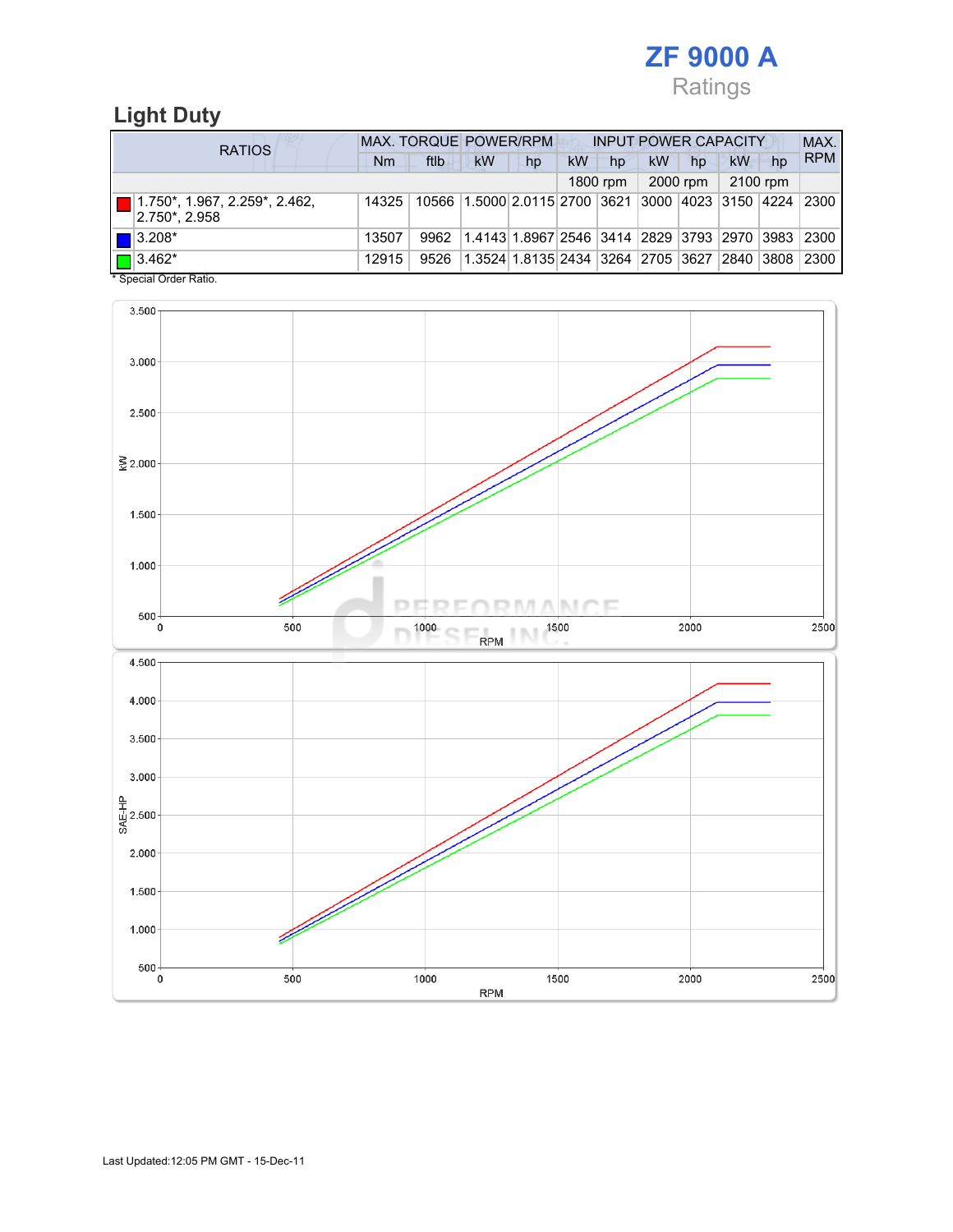

# Medium Duty

| <b>RATIOS</b>                                                     | MAX.<br>POWER/RPM<br><b>INPUT POWER CAPACITY</b><br><b>TORQUE</b> |      |                                                  |    |    |          |    |          |                | MAX.<br><b>RPM</b> |      |
|-------------------------------------------------------------------|-------------------------------------------------------------------|------|--------------------------------------------------|----|----|----------|----|----------|----------------|--------------------|------|
|                                                                   | Nm                                                                | ftlb | <b>kW</b>                                        | hp | kW | hp       | kW | hp       | kW             | hp                 |      |
|                                                                   |                                                                   |      |                                                  |    |    | 1600 rpm |    | 1800 rpm |                | 2000 rpm           |      |
| $\blacksquare$ 1.750*, 1.967, 2.259*, 2.462,<br>$ 2.750^* 2.958 $ | 13203                                                             |      | 9738 1.3825 1.8540 2212 2966 2489 3337 2765 3708 |    |    |          |    |          |                |                    | 2300 |
| $\blacksquare$ 3.208*                                             | 12472                                                             | 9199 | 1.3060 1.7513 2090 2802 2351 3152 2612 3503 2300 |    |    |          |    |          |                |                    |      |
| $\sqrt{3.462^*}$                                                  | 11866                                                             |      | 8752 1.2425 1.6662 1988 2666 2237                |    |    |          |    |          | 2999 2485 3332 |                    | 2300 |

\* Special Order Ratio.

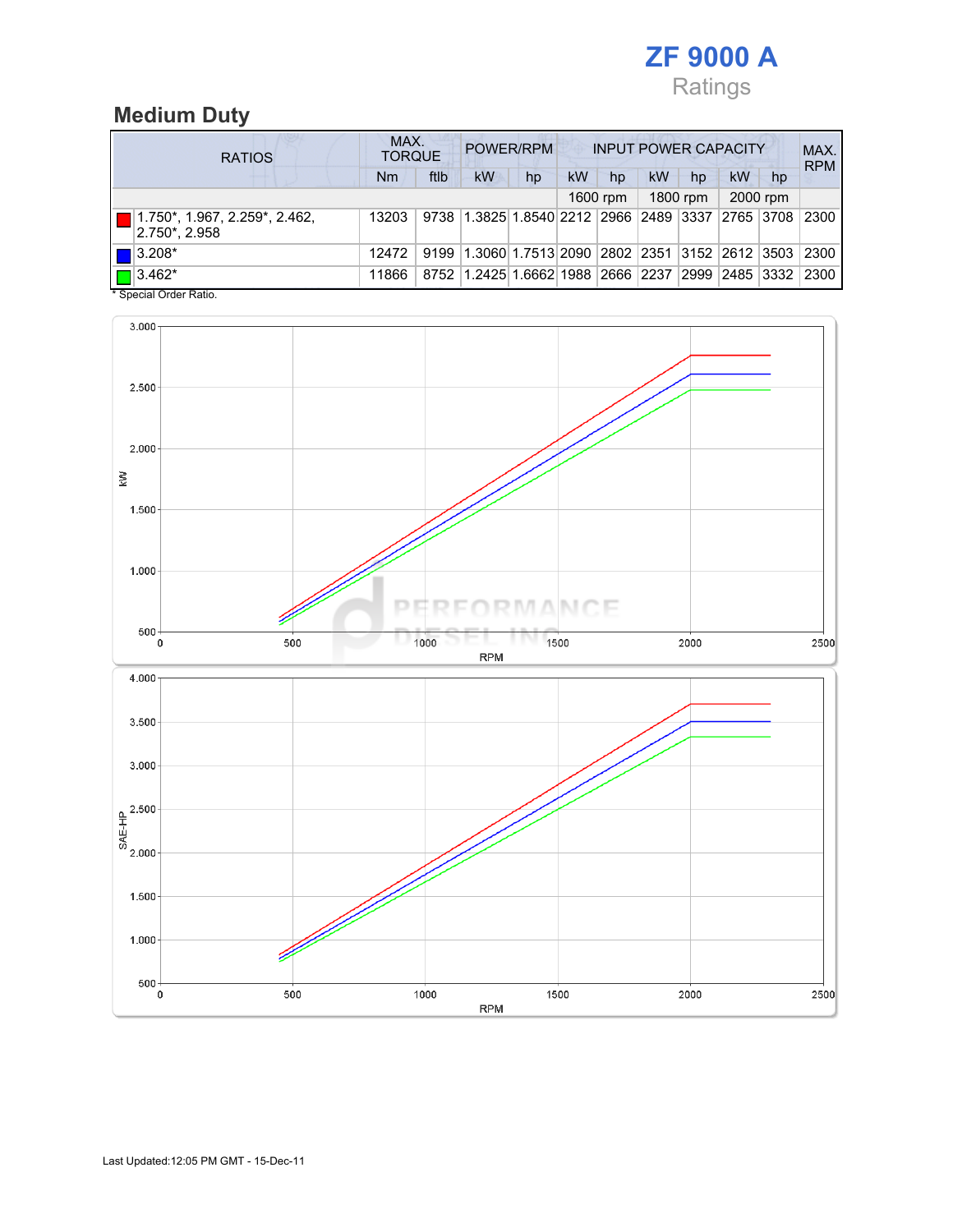

# Continuous Duty

| <b>RATIOS</b> |                                                     | MAX.<br>POWER/RPM<br><b>INPUT POWER CAPACITY</b><br><b>TORQUE</b> |      |                                                  |    |    |          |    |          |      | MAX.<br><b>RPM</b> |      |
|---------------|-----------------------------------------------------|-------------------------------------------------------------------|------|--------------------------------------------------|----|----|----------|----|----------|------|--------------------|------|
|               |                                                     | Nm                                                                | ftlb | <b>kW</b>                                        | hp | kW | hp       | kW | hp       | kW   | hp                 |      |
|               |                                                     |                                                                   |      |                                                  |    |    | 1200 rpm |    | 1600 rpm |      | 1800 rpm           |      |
|               | 1.750*, 1.967, 2.259*, 2.462,<br>$ 2.750^* , 2.958$ | 11651                                                             |      | 8593 1.2200 1.6360 1464 1963 1952 2618 2196 2945 |    |    |          |    |          |      |                    | 1800 |
|               | $\blacksquare$ 3.208*                               | 10983                                                             | 8101 | 1.1501 1.5422 1380 1851 1840 2468 2070 2776      |    |    |          |    |          |      |                    | 1800 |
|               | $\Box$ 3.462*                                       | 10505                                                             | 7748 | 11.1000 1.4751 1320 1770 1760 2360               |    |    |          |    |          | 1980 | 2655               | 1800 |

\* Special Order Ratio.

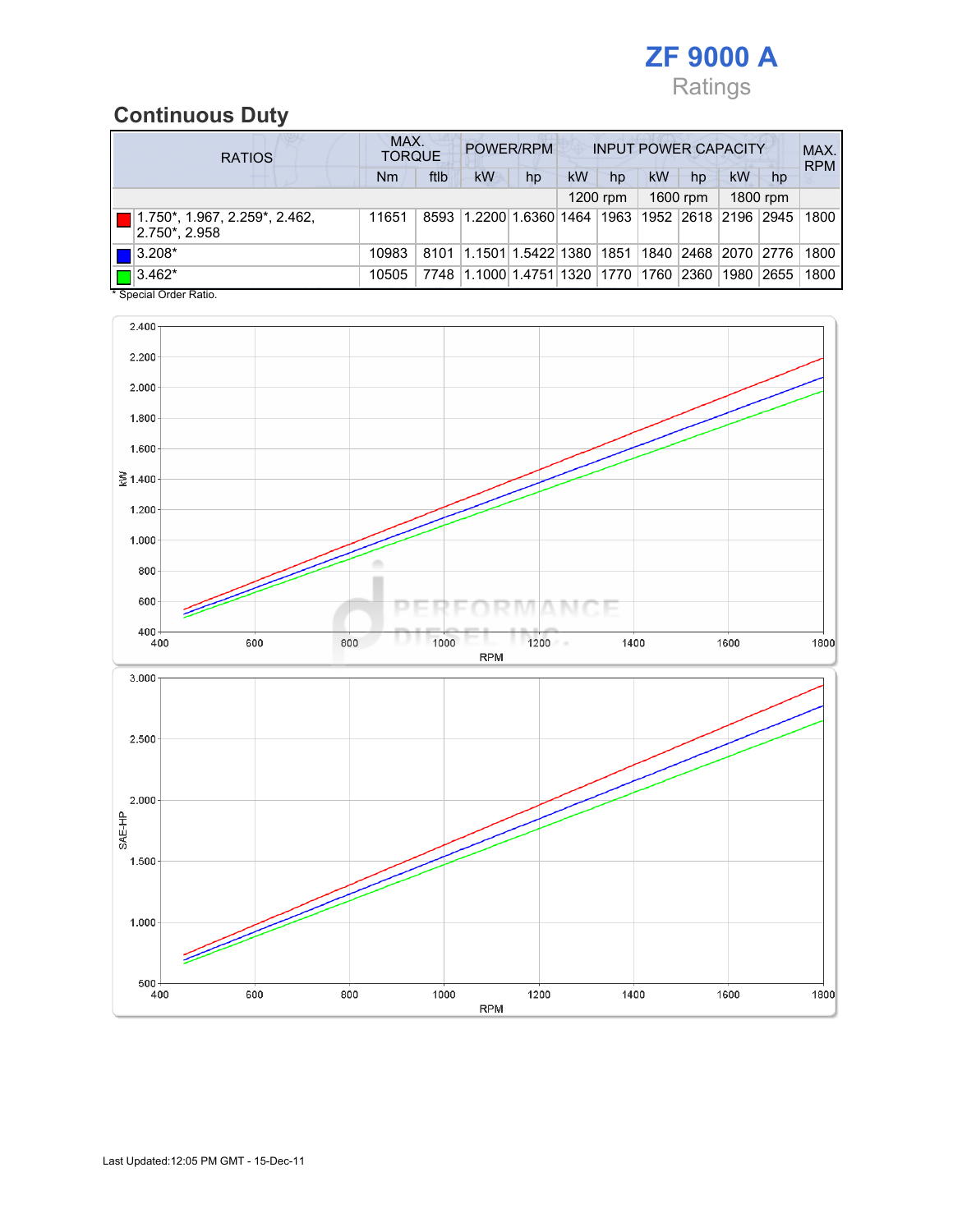### ZF 9000 A **Dimensions**

 $C$   $B$   $A$ 





## Output Coupling Dimensions

|    |    |               |    |  |    |                                                         | <b>Bolt Holes</b>   |      |      |
|----|----|---------------|----|--|----|---------------------------------------------------------|---------------------|------|------|
|    |    |               |    |  |    |                                                         | Diameter (E)<br>No. |      |      |
| mm | mm | $\mathsf{In}$ | mm |  | mm |                                                         |                     | mm   |      |
|    |    |               |    |  |    | 350   13.8   310   12.2   220   8.66   35.0   1.38   18 |                     | 24.2 | 0.95 |